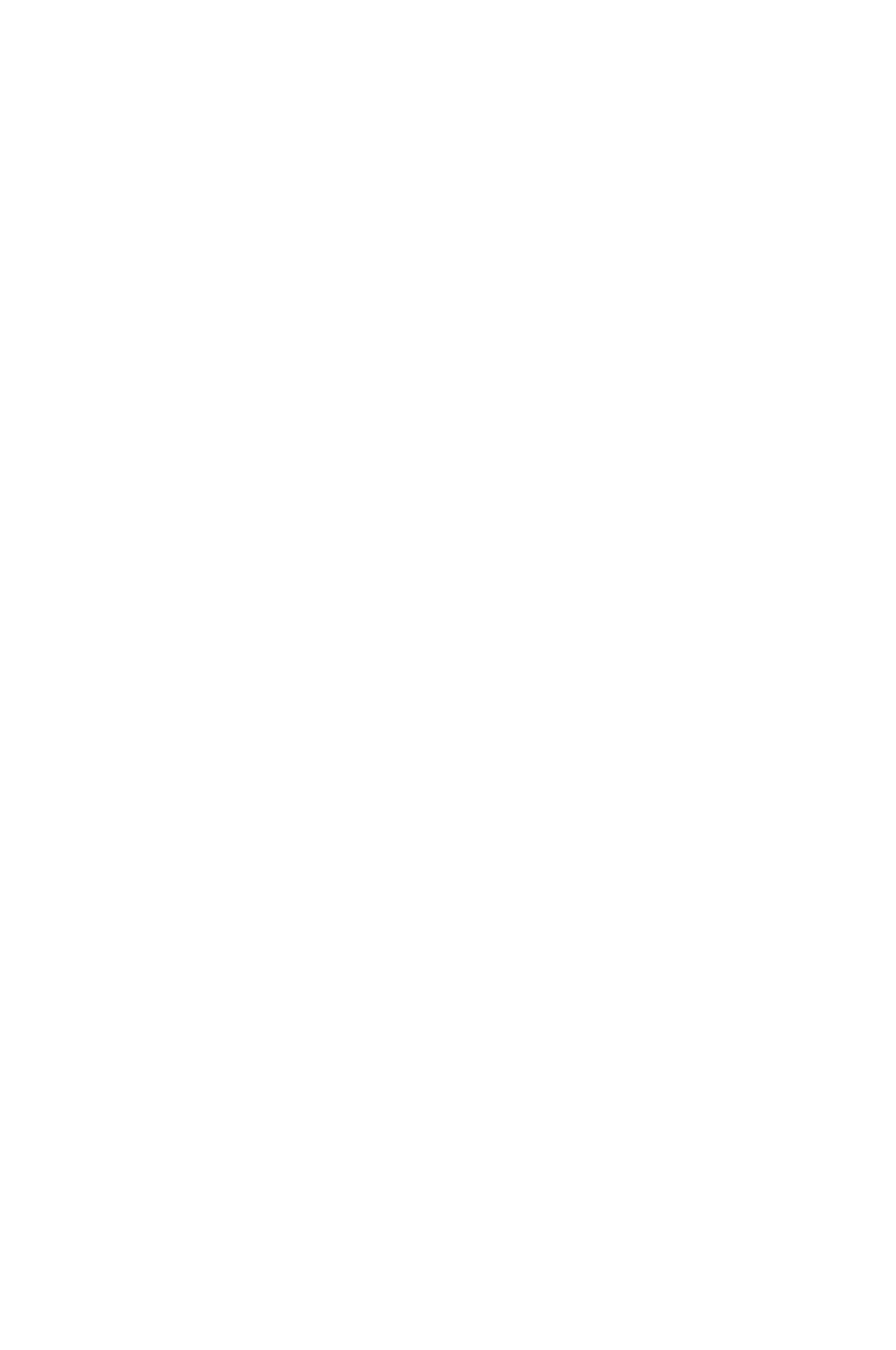## *Human Face of Divine Love*

*We need all the help we can get from the world's artists to get glimpses into what we mean by Incarnation, by the revelation that God's presence can be detected in everything and everybody, that there is a sheen and a shimmering of divinity in the most ordinary moments of our lives. There are special films that open our hearts to that revelation.*



One wintry evening I went to see *Les Miserables*. I had heard about its spiritual power, its contrasting images of God, its compelling emotional resonance within the human soul. In particular, the words 'To love another person is to see the face of God' from the final song of the film seem to reverberate at ever-deeper levels in many hearts. People sense a profound truth in these words without quite knowing why. They hint at the unsuspected and astonishing closeness between the human and the divine, between heaven and earth.

To say 'I love you' to someone, some spiritual writers believe, is like saying 'Rejoice that your name is written in heaven' (Lk 10:20). In these earthly graces we experience the presence and promise of God. We are sacraments for each other, carriers of divinity, radiant with God's incarnate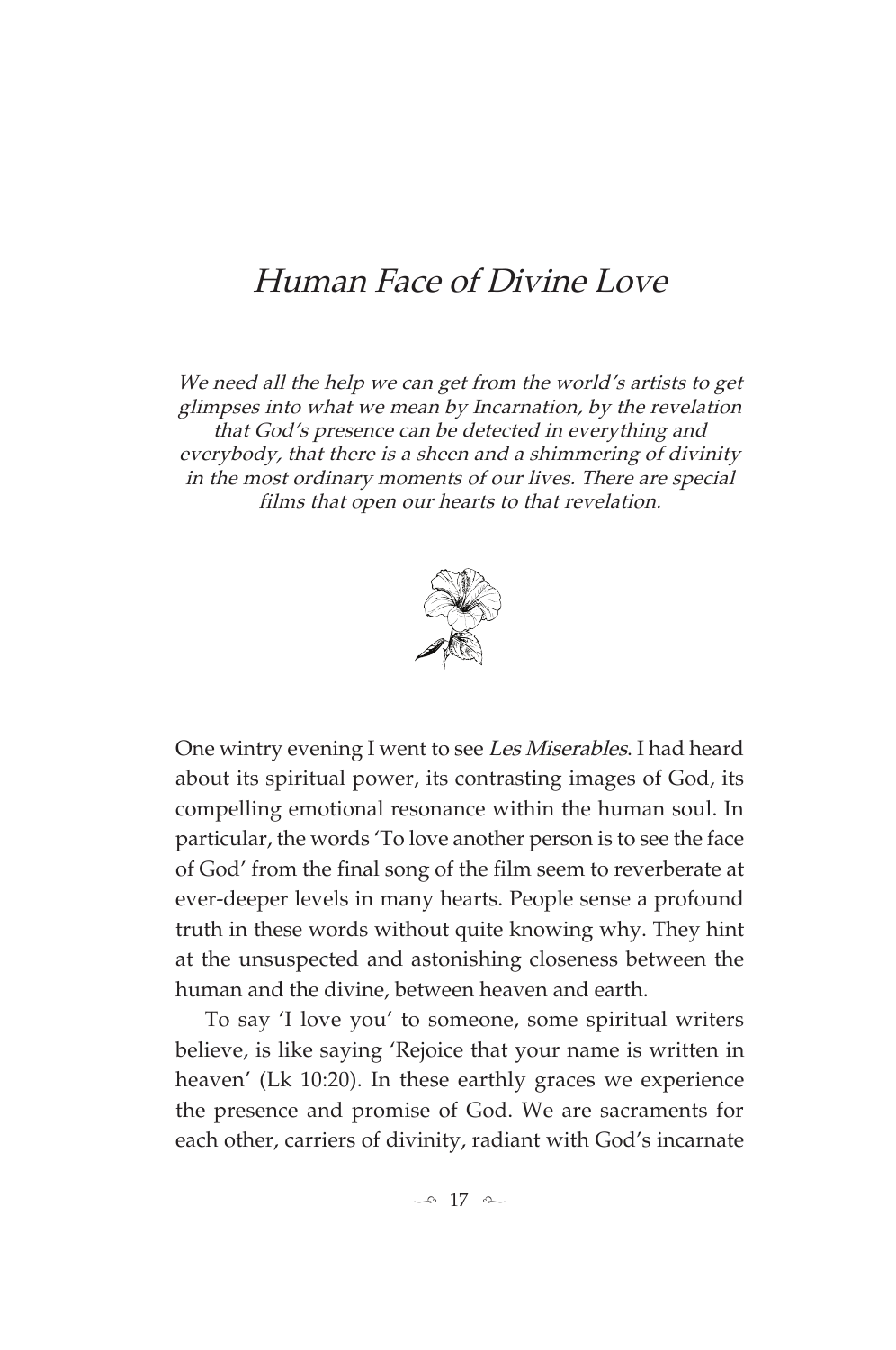being. Such is the power of human love in *Les Mis*. Archbishop Emeritus George Carey believes that some moments in the film's story of the misery and ecstasy of human life contain 'the finest description of grace outside the pages of the New Testament'.

St John Chrysostom wrote that 'Whatever unlocks the human heart, unlocks the heart of God as well.' St Augustine said that 'The love with which we love each other is the same love as that with which God loves us.' When costly, enduring love emerges between people something new and beautiful is created. Every healing that love brings to a lost soul is a sacramental event. In all the aspirations of the human spirit another face of God is revealed. This is incarnate Spirit in time, place, flesh and free will.

The mystery of faith, correctly understood, reveals that creation, evolution and all the capacities of humanity for death and life are revealed as embraced, healed and transformed from within by the God of Jesus. The whole heart-wrenching story of *Les Misérables* with its extremes of tragedy, ignominy and despair, with its searing emotion and passion, its human endurance in the face of utter loss, loneliness and longing, is, in faith and fact, the incarnate presence of the Christian God.

There is no longer any competition between the world and God, between the secular and the sacred. The evolving planet Earth itself is, in fact, the body of God made visible. We no longer look up to the heavens for God; we now explore more deeply the human realities of our daily lives. Sacramental moments of intimacy with God are strewn all around us. These are the daily places of revelation. But we must dig deeply to divine the hidden spring, to mine the immortal diamond. 'What makes a thing sacred or profane,' writes Richard Rohr OFM, 'is precisely whether we live on the surface of things or not.'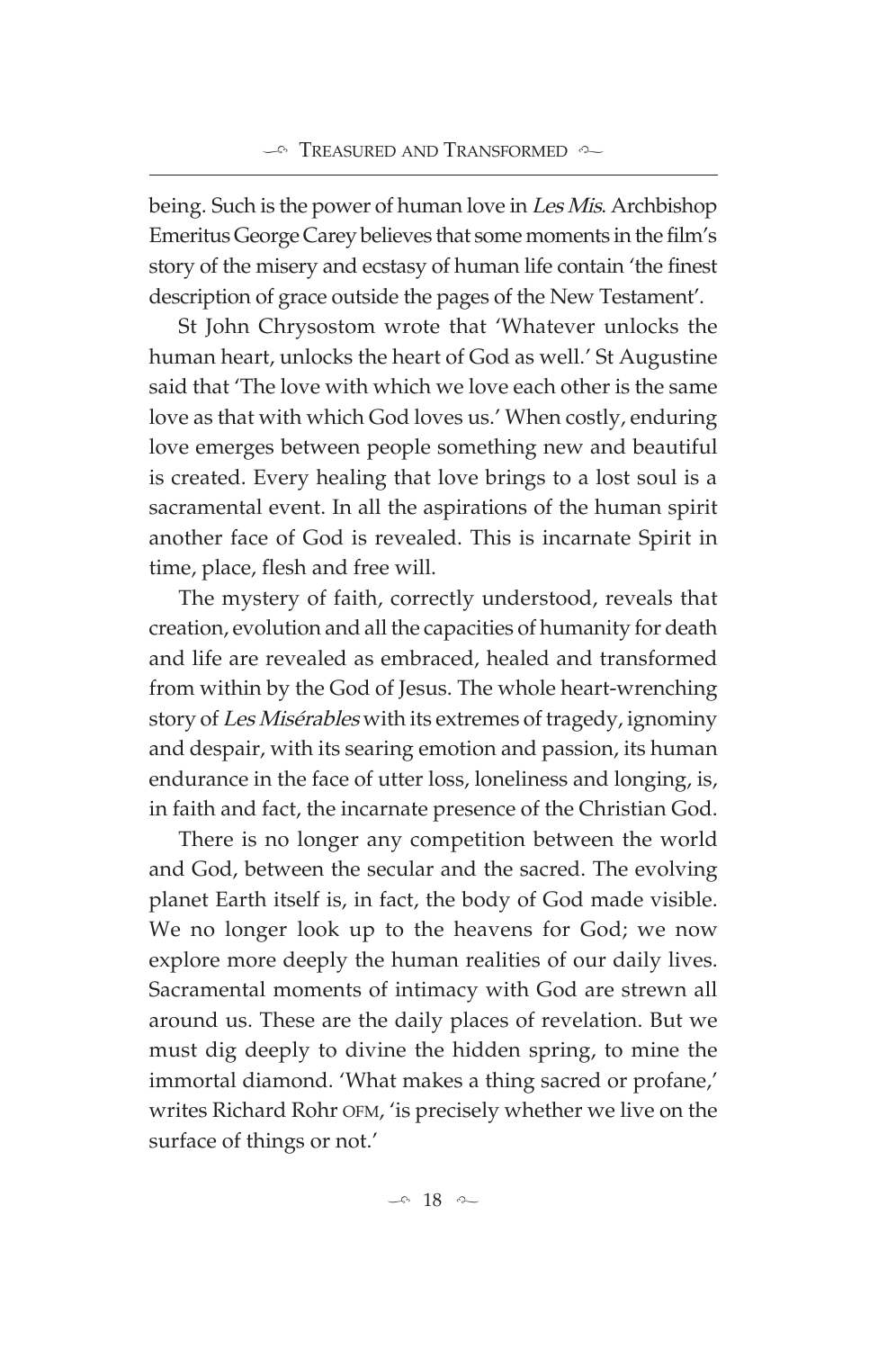With all its passion and power, its beauty, pain and pathos, *Les Misérables* truly reveals another face of God. It uniquely expresses, according to Rev. Dr Ian Bradley, 'the central Christian message of the redemptive power of forgiveness and sacrificial love'. Theologian Karl Rahner calls this way of seeing things 'the mysticism of life'. All our lives and loves are the work of God in the human heart.

God's revealed face is always specific and tangible; it is an enfleshing, an embodiment to be endured and enjoyed, reaching its fullness in one vulnerable human being called Jesus. God materialises in human form – the only form in which God's love can be experienced. Think, then, of the characters in *Les Misérables* and their roles, personalities, dreams, sins and shadows.

Into the three hours of the film so much of human life is compressed – the terrible despair of Inspector Javert and the aching loss of the mother and prostitute Fantine: the heroic self-sacrifice of the reformed Jean Valjean, culminating in the costly, beautiful blessing he bestowed on the bruised and blossoming love of Cosette and Marius; the youthful heroism of Enjolras, Eponine and Gavroche and the deaths they died for freedom; the unscrupulous gracelessness of the Thénardiers. Incarnation reveals the divine energy in all such human aspirations towards fulfilment.

But where is God in the terrible suffering, deception and cruelty at the core of the film? Jesus spoke of the divine presence in the criminals, prostitutes, drunkards and tax collectors of his time (Mt 25). So we believe that he embraced and actually became the hopeless lives of those urchins and prostitutes, the utter degradation and humiliation of once-beautiful bodies, the corruption and destruction of once-brilliant minds. Our wretchedly-human God still looks